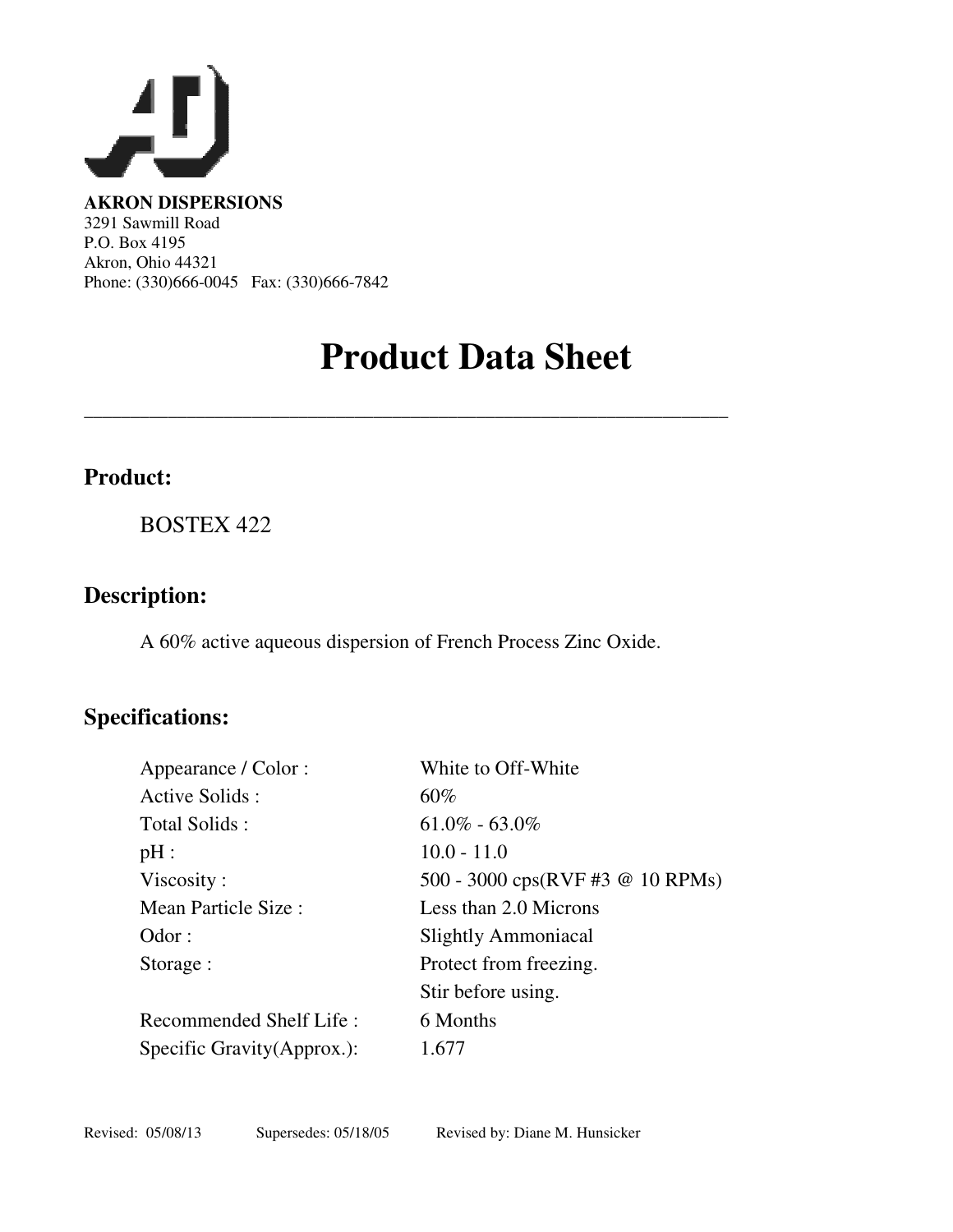

# *AKRON DISPERSIONS, INC.*

## *MATERIAL SAFETY DATA SHEET*

Page 1 of 3

#### **SECTION 1 PRODUCT IDENTIFICATION & EMERGENCY INFORMATION**

PRODUCT NAME: **Bostex 422** CHEMICAL NAME: Aqueous Mixture of Zinc Oxide(CAS# 1314-13-2), Sodium Salts of Polymerized Alkylnaphthalenesulfonic Acid(CAS# 9084-06-4/36290-04-7) MANUFACTURER: Akron Dispersions, Inc. 3291 Sawmill Road P.O. Box 4195 Akron, Ohio 44321 TELEPHONE NUMBER: (330)666-0045 EMERGENCY TELEPHONE NUMBER: (330)666-0045 FAX: (330)666-7842

#### **SECTION 2 HAZARDOUS INGREDIENT INFORMATION**

 Zinc Oxide(CAS# 1314-13-2): 59.94% Lead(CAS# 7439-92-1): 0.0006% Cadmium(CAS# 7440-43-9): 0.003% Formaldehyde(CAS# 50-00-0): <0.0017% Naphthalene(CAS# 91-20-3): <0.00065% Quinoline(CAS# 91-22-5): <0.0065%

#### **SECTION 3 HAZARDS IDENTIFICATION**

Health Hazards(Acute and Chronic): May cause irritation to eyes and skin of sensitive individuals. May contain <0.0017% Formaldehyde, <0.00065% Naphthalene, and <0.0065% Quinoline, known to the State of California to cause cancer.

HMIS: Health-0 Flammability-0 Reactivity-0 Personal Protection-B

#### **SECTION 4 FIRST AID MEASURES**

Eye Contact: Flush with large amounts of water for at least 15 minutes. Consult a physician if irritation persists.

Skin Contact: Wash affected area with soap and water. Consult a physician if irritation persists. Inhalation: Remove to fresh air. If breathing is difficult, seek medical attention. Ingestion: Seek medical advice.

#### **SECTION 5 FIRE & EXPLOSION HAZARD**

Flashpoint: N/D Flammable Limits: N/D General Hazard: Wear MSHA-NIOSH approved Self-Contained Breathing Apparatus Extinguishing Media: CO<sub>2</sub>, Dry Chemical, Waterspray, Foam Decomposition Products Under Fire Conditions: Oxides of Carbon, Sulfur, and Sodium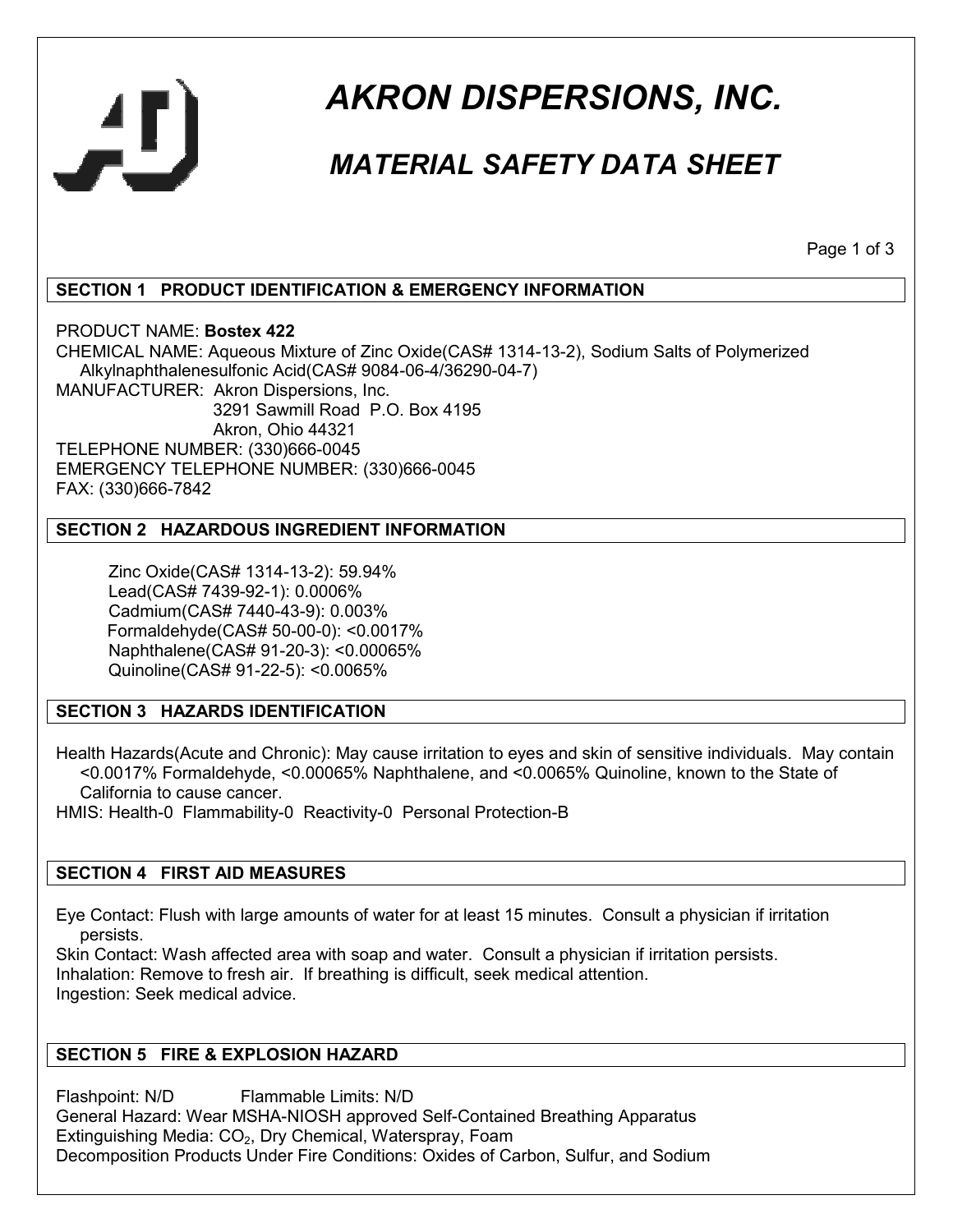#### **SECTION 6 ACCIDENTAL RELEASE MEASURES**

Steps To Be Taken In Case Material Is Released Or Spilled: Absorb with inert material. Sweep, vacuum, or shovel into appropriate container.

#### **SECTION 7 HANDLING AND STORAGE**

Storage: Store in a cool, dry area. Storage Temperature: Above 32°F

#### **SECTION 8 EXPOSURE CONTROLS AND PERSONAL PROTECTION**

OSHA Regulation 29CFR1910.1000 requires the following PEL Limits: N/D The ACGIH recommends the following Occupational Exposure Limit: N/D Personal Protection: Gloves and Goggles recommended Ventilation: Local Exhaust

#### **SECTION 9 TYPICAL PHYSICAL & CHEMICAL PROPERTIES**

Product Appearance: White to Off-White Liquid

Boiling Point( ${}^{\circ}$ Freezing Point( ${}^{\circ}$ F): 32 Vapor Pressure(@150°C): N/A Specific Gravity(Approx.): N/D Vapor Density: N/A  $\%$  Volatile by Volume: 40% Solubility in Water: Miscible Evaporation Rate: N/A pH: 9.0-11.0

#### **SECTION 10 STABILITY AND REACTIVITY DATA**

Stability: Stable Conditions To Avoid Instability: None Known Materials And Conditions To Avoid Incompatibility: Magnesium, Strong Acids, Strong Bases. Zinc Oxide has been reported to cause a violent explosion when mixed in a chlorinated rubber batch. Hazardous Decomposition Products: Oxides of Carbon, Sulfur, and Sodium Hazardous Polymerization: Will Not Occur Conditions To Avoid Hazardous Polymerization: None Known

#### **SECTION 11 TOXICOLOGICAL INFORMATION**

Carcinogenicity(NTP/IARC/OSHA): None. May contain <0.0017% Formaldehyde, <0.00065% Naphthalene, and <0.0065% Quinoline, known to the State of California to cause cancer.